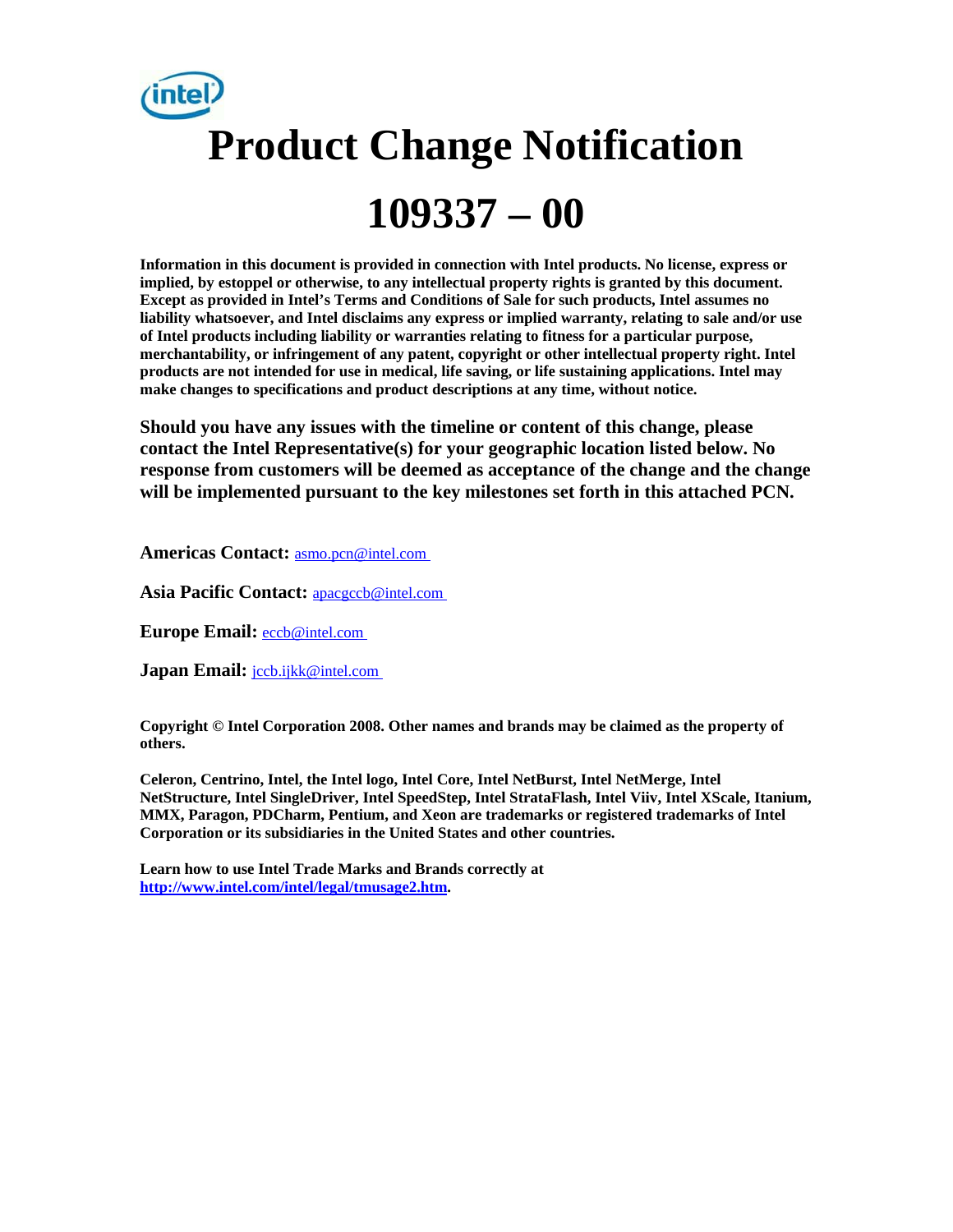

**Change Notification #: 109337 - 00** 

| <b>Change Title:</b>        | Tray Intel® Core <sup>™</sup> 2 Quad Processor Q8300,               |  |  |  |  |
|-----------------------------|---------------------------------------------------------------------|--|--|--|--|
|                             | Intel <sup>®</sup> Pentium <sup>®</sup> Processors E5300 and E5400, |  |  |  |  |
|                             | and Intel® Core <sup>TM</sup> 2 Duo Processors E7400 and            |  |  |  |  |
|                             | E7500, PCN 109337-00, Product Design, Adding                        |  |  |  |  |
|                             | <b>Intel<sup>®</sup></b> Virtualization Technology                  |  |  |  |  |
| <b>Date of Publication:</b> | <b>April 15, 2009</b>                                               |  |  |  |  |

### **Key Characteristics of the Change:**

Product Design

#### **Forecasted Key Milestones:**

| Date of Samples Availability:                                    | May $25 -$ June 5, 2009 |
|------------------------------------------------------------------|-------------------------|
| Date of Qualification Data Availability:                         | June 05, 2009           |
| Date Customer Must be Ready to Receive Post-Conversion Material: | July 15, 2009           |
| Date of First Availability of Post-Conversion Material:          | June 12, 2009           |

*The date of "First Availability of Post-Conversion Material" is the projected date that a customer may expect to receive the Post-Conversion Materials. This date is determined by the projected depletion of inventory at the time of the PCN publication. The depletion of inventory may be impacted by fluctuating supply and demand, therefore, although customers should be prepared to receive the Post-Converted Materials on this date, Intel will continue to ship and customers may continue to receive the pre-converted materials until the inventory has been depleted.*

### **Description of Change to the Customer:**

Intel is initiating a conversion on the R stepping of Tray Intel® Core™ 2 Quad Processor Q8300, Intel® Pentium® Processors E5300 and E5400, and Intel® Core™ 2 Duo Processors E7400 and E7500 to add Intel® Virtualization Technology (Intel® VT). The processors above will undergo the following changes:

- o Addition of Intel® Virtualization Technology (Intel® VT).
- o New S-spec and MM numbers for the converting products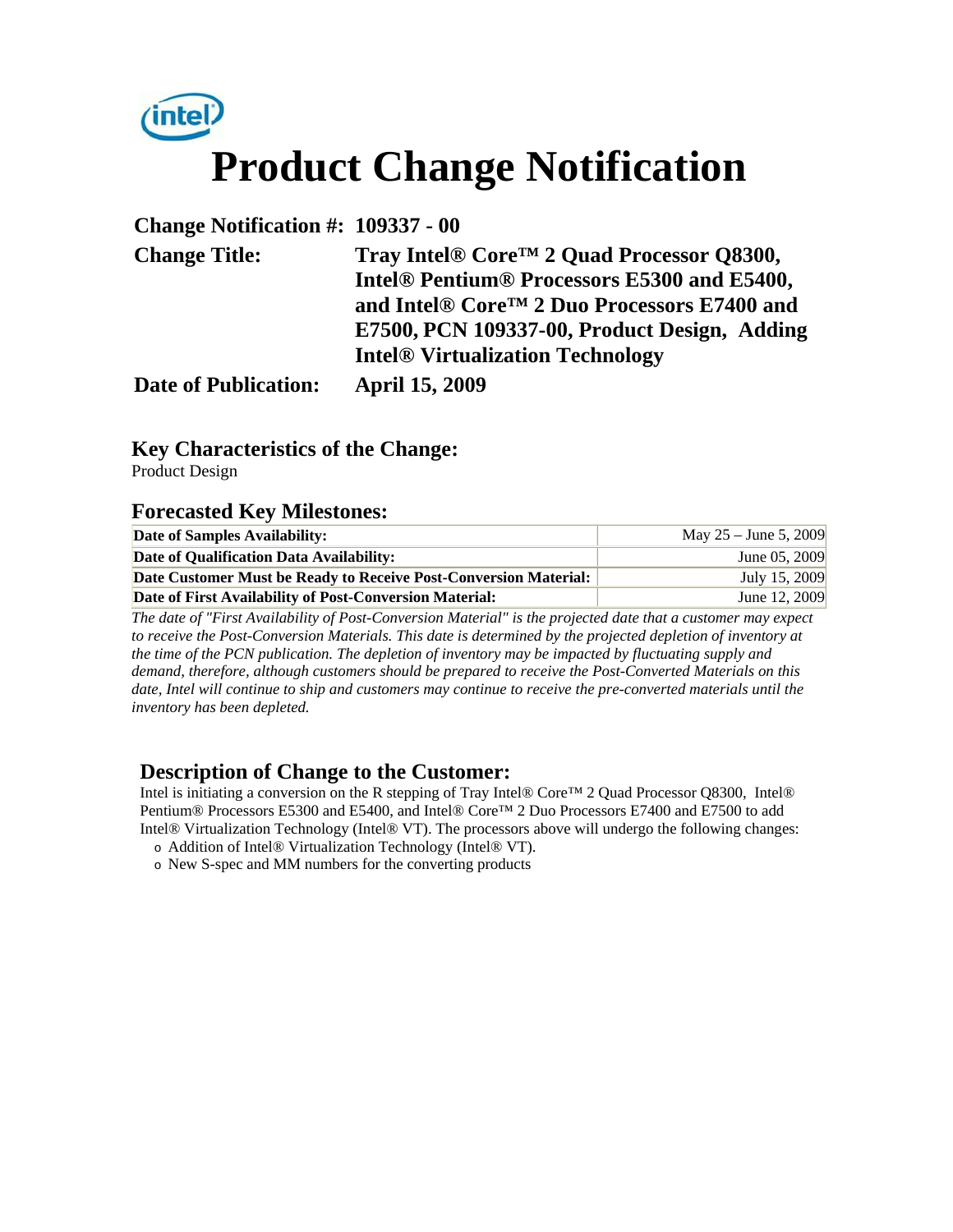## **Customer Impact of Change and Recommended Action:**

Intel anticipates no change to customer platforms designed to Intel guidelines. Minimal re-qualification and/or validation is expected for features already supported on R-0 stepping. These processors may require a BIOS change to enable Intel® Virtualization Technology (Intel® VT). Customers should be ready to receive a combination of both R-0 stepping material and "R-0 stepping with VT" material by the "Date Customer Must be Ready to Receive Post-Conversion Material" above. For customers implementing their own BIOS, it is necessary to incorporate the latest Microcode Update (MCU) to support the R-0 stepping with Intel® Virtualization Technology (Intel® VT). Please contact your local Intel representative for further technical questions.

For details of the new features and power states, please refer to the following documents:

- o Intel® Core 2 Quad processor Q8300: Intel® Core™2 Extreme Processor QX9000 Series and Intel® Core™2 Quad Processor Q9000, Q9000S, Q8000 and Q8000S Electrical, Mechanical, and Thermal Specifications (EMTS)
- o Intel® Core 2 Duo processors E7400 and E7500: Intel® Core™2 Duo Processor E8000 and E7000 Series Electrical, Mechanical and Thermal Specifications (EMTS)
- o Intel® Pentium processors E5300 and E5400: Intel® Pentium® dual-core Processor E5000 Series Electrical, Mechanical and Thermal Specifications (EMTS)

## **Products Affected / Intel Ordering Codes:**

#### **Intel® Core™ 2 Quad Processor Q8300 Pre Conversion Qualification Pre Conversion Proce CILE PROPERTY POST CONVERSION** Proce **Proce Post Conversion**  $\begin{array}{c|c}\n\textbf{Proce} & \textbf{GHz} \\
\textbf{ssor} \# \end{array}$ **Product Code** S-Spec MM#  $\begin{array}{c} |S\text{-}Spec \mid M \text{ and } |S\text{-}Spec \mid \text{)} \end{array}$  $\text{QDF#}$  **MM# Product Code** S-Spec MM#  $\left|\text{Step}\right|$ **ping** Q8300 2.50 GHz AT80580PJ0604MN SLB5W 898378 R QLSG 902129 AT80580PJ0604ML SLGUR 902513 R

#### **Intel® Pentium® Processors E5300 and E5400**

| <b>Proce</b><br>ssor #<br><b>GHz</b> |  | <b>Pre Conversion</b>                          |                    |  |                                                         | Qualification<br><b>Samples</b> |     | <b>Post Conversion</b>                         |                |  |                         |
|--------------------------------------|--|------------------------------------------------|--------------------|--|---------------------------------------------------------|---------------------------------|-----|------------------------------------------------|----------------|--|-------------------------|
|                                      |  | <b>Product Code</b>                            | $ S-Spec $ MM# $ $ |  | $\begin{array}{c c}\nStep \\ \hline\nping\n\end{array}$ | ODF#                            | MM# | <b>Product Code</b>                            | $ S-Spec $ MM# |  | Step<br>$\mathbf{ping}$ |
|                                      |  | E5300 2.60 GHz AT80571PG0642M   SLB9U   898314 |                    |  | $\mathbb{R}$                                            |                                 |     | $[QLQG* 902644* AT80571PG0642ML SLGTL 902627]$ |                |  |                         |
|                                      |  | E5400 2.70 GHz AT80571PG0682M SLB9V 898310 R   |                    |  |                                                         |                                 |     | QLQG  902644  AT80571PG0682ML SLGTK  902626    |                |  | $\mathbf{R}$            |

*\* Intel® Pentium® dual-core E5400 processor qualification samples (Wolfdale M, 2.70 GHz) on the R-0 stepping with Virtualization Technology (VT) will be sampled in May 2009. These samples are limited to the 2.70 GHz frequency, but are not frequency locked. Customers are required to down clock the samples and use them also for qualification of Intel® Pentium® dual-core E5300 (2.60Ghz) with Virtualization Technology (VT).* 

### **Intel® Core™ 2 Duo processors E7400 and E7500**

| <b>Proce</b><br>ssor # | <b>GHz</b> | <b>Pre Conversion</b>                      |  |  |   | Qualification<br><b>Samples</b>                                                                                 |     | <b>Post Conversion</b>                             |                                    |  |                      |
|------------------------|------------|--------------------------------------------|--|--|---|-----------------------------------------------------------------------------------------------------------------|-----|----------------------------------------------------|------------------------------------|--|----------------------|
|                        |            | <b>Product Code</b>                        |  |  |   | $\begin{array}{c c c c c} & \text{S-Spec} & \text{MM\#} & \text{Step} & \text{QDF\#} & \text{-} \\ \end{array}$ | MM# | <b>Product Code</b>                                | $\vert$ S-Spec $\vert$ MM# $\vert$ |  | $Step \vert$<br>ping |
|                        |            | E7400 2.80 GHz AT80571PH0723M SLB9Y 898339 |  |  | R |                                                                                                                 |     | $ QLUH^* 902589^* AT80571PH0723ML SLGW3 902977 $   |                                    |  | R                    |
|                        |            | E7500 2.93 GHz AT80571PH0773M SLB9Z 898340 |  |  | R |                                                                                                                 |     | $ QLUH^* 902589^* AT80571PH0773ML SLGTE 902622  R$ |                                    |  |                      |

*\* Intel® Core™2 Duo E7600 processor qualification samples (Wolfdale M, 3.06 GHz) on the R-0 stepping with Virtualization Technology (VT) were sampled in March 2009 ( see DCL < insert link>). These samples are limited to the 3.06 GHz frequency, but are not frequency locked. Customers are required to down clock the samples and use them also for qualification of Intel® Core 2 Duo processors E7400 and E7500 with Virtualization Technology (VT).*